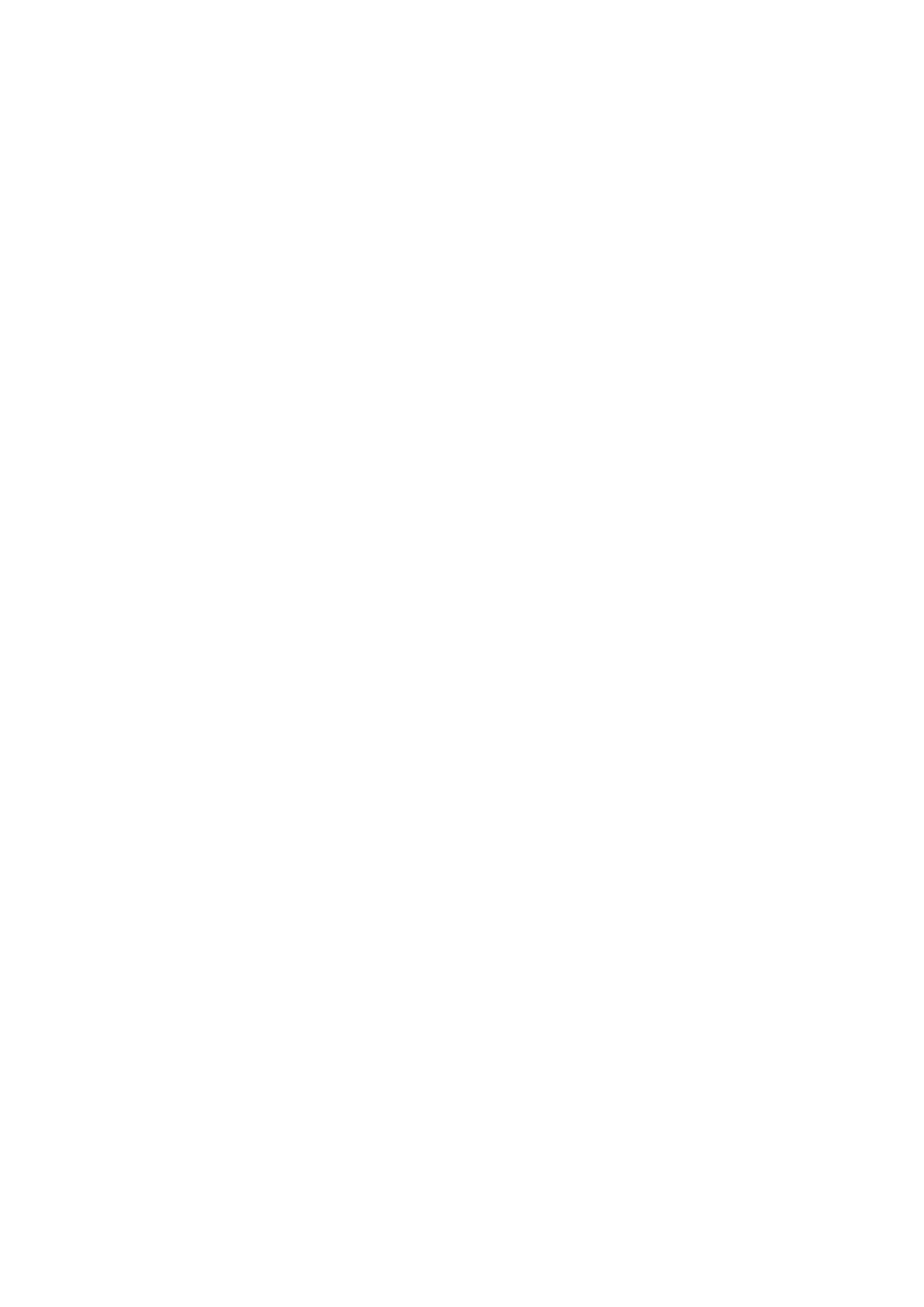# **Minutes of 39<sup>th</sup> meeting of the Executive Committee (EC) of National Mission for Clean Ganga (NMCG) held on 15th December, 2021 at NMCG Office, Delhi**

The 39<sup>th</sup> meeting of the Executive Committee (EC) of National Mission for Clean Ganga (NMCG) was held on  $15<sup>th</sup>$  December, 2021, at 02.30 PM through Video Conferencing under the Chairmanship of Director General (DG), NMCG.

Director General, NMCG welcomed the members of EC to the meeting. Thereafter, the agenda items were taken up for discussion.

# **Agenda Item No. 39.1- Rejuvenation and Development of Murar River, Gwalior, Madhya Pradesh**

- DPR appraised by Delhi Technical University, New Delhi
- Project Cost: Rs 39.24 Crores including  $O & M$  for 6 months
- Project Components:
	- o Development of Ramoua Dam to Bypass Bridge (750m)
	- o Development from Gandhi Road Bridge to Santar River Bridge (770 m)
	- o Development from Santar River Bridge to Kalpi Bridge (1100 m)
	- o Development form Kalpi Bridge to downstream towards Jaderua Dam (100 m)
	- o Development of Upstream and Downstream of Jaderaua Dam (100 m)
	- o Development for the rest Stretch of Murar River (9480 m)
	- o Others: Toilet blocks, Gabbion wall, signage, Solar Light pole, Mobile Toilets, Gazebo, Water Spouts, Seating Bench, Dustbin, Entry Gate
	- o Operation & Maintenance for 6 months
- Completion Time: 36 Months (3 Months in Tendering + 27 Months in implementation + 6 months in O&M)
- Financial Effect: Central Share as 100% of project cost i.e. **Rs. 39.24 crore**
- Project Status: Bidding Process- Design Build Operate Transfer (DBOT) basis

The proposal of Rejuvenation and Development of Murar River, Gwalior, Madhya Pradesh State was placed before Executive Committee (EC) for according the approval for an estimated cost of Rs. 39.24 crore. Murar River originates from Ramoua Dam. River Murar is a seasonal river, and now it has turned into Nalla and carries Urban Sewage of the city. River flow has also been encroached upon by developments and construction activities reducing the flow of the natural drainage. It is poorly maintained with improper sewage and solid waste disposal. Changes in river course and inadequate water depth also affect the activities. Thus, it is needed to develop River Rejuvenation Plan (RRP) to rejuvenate the river and to ensure a high-quality visitor experience and also to create awareness about the ecology sustainability to ensure the longevity and sanctity of the river settlement interface.

ED (F), NMCG desired to know about the current status of discharge of sewage into the Murar River catchment. The Municipal Commissioner (MC), Gwalior assured that all the drains in the Murar river catchment were tapped and sewerage system and STP were constructed under AMRUT scheme and most of the encroachment points were made clear. MC, Gwalior assured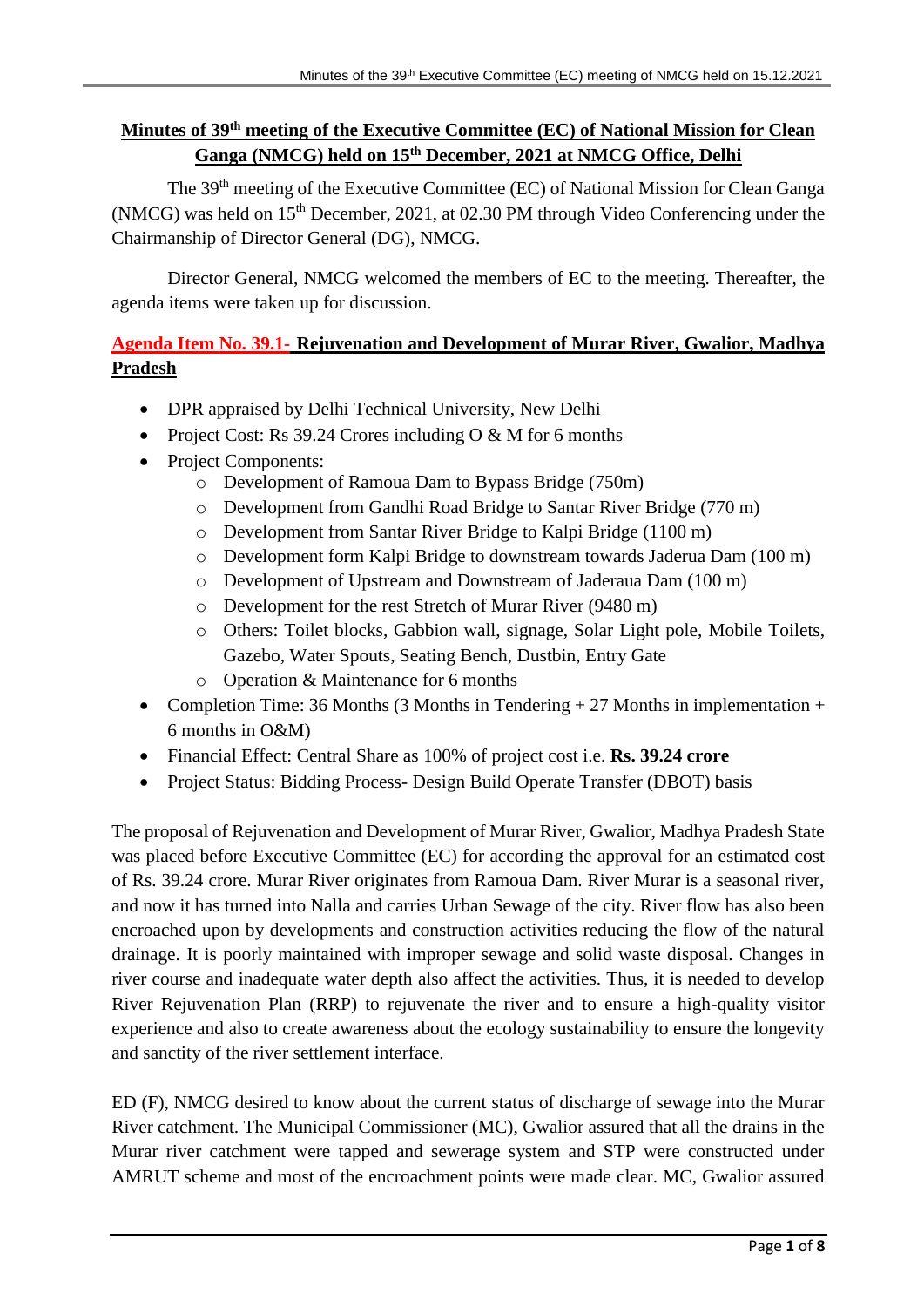that above information and work done for sewer lines and STP in Murar Catchment will be shared by Nagar Nigam, Gwalior by 16/12/2021 itself. The required information and assurance have been received from MC, Gwalior (Letter No 31461 dated 16/12/2021).

DG, NMCG instructed to form a supervision committee under chairmanship of MC, Gwalior with all the stakeholders responsible for day-to-day monitoring of the project.

#### **DECISION/ RESOLUTION**

*Based on the assurance given by Municipal Commissioner, Gwalior and after detailed discussion, Executive Committee (EC) resolved to approve the proposal for according Administrative Approval and Expenditure Sanction (AA&ES) for Rejuvenation and Development of Murar River, Gwalior, Madhya Pradesh State under Namami Gange Program for an estimated amount of Rs39.24 Crores.*

*It was also resolved that the observations of NMCG, TPA should be complied by the State Government/ Executing Agency at the time of finalization of bid document/ at the time of execution and during O&M. O&M beyond project scope i.e. after 6 months shall be the responsibility of Gwalior Administration/ ULB/ State Government at its own cost. It is also proposed that as the Central Government is giving funding for rejuvenation of Murar river and creation of infrastructure. ULB has to take over the assets and make sufficient provision for routine O&M of all these assets after 6 months exclusively. The project has been considered to be funded under Clean Ganga Fund (CGF) of Namami Gange Program. The State Government should ensure the availability of land in their possession before awarding the works. Steering Committee should be constituted under the chairmanship of Municipal Commissioner for coordination and supervision.*

*EC also recommended to reduce overall project duration from 36 months to 27 months including 3 months for bidding period, 18 months for project implementation and 6 months for O&M.*

# **Agenda Item No. 39.2- Detailed Project Report (DPR) for Construction of Industrial Effluent / Sewer Piped Network and setting up Common Effluent Treatment Plant (CETP) of 7.5 MLD Capacity in GIDA at Gorakhpur, Uttar Pradesh**.

The "Construction of Industrial; Effluent/ Sewer Piped Network and setting up of Common Effluent Treatment Plant (CETP) of 7.5 MLD capacity in GIDA" at Gorakhpur was considered with 50 % of the total project cost (Rs. 93.52 Cr), 25 % of project cost to be borne by GIDA and 25 % of project cost to be borne by IDD and Industrial Association – SPV formed by the member units in the GIDA industrial area.

- **Proposal appraised by**: IIT Roorkee
- Project Cost: Rs. 93.52 Crores.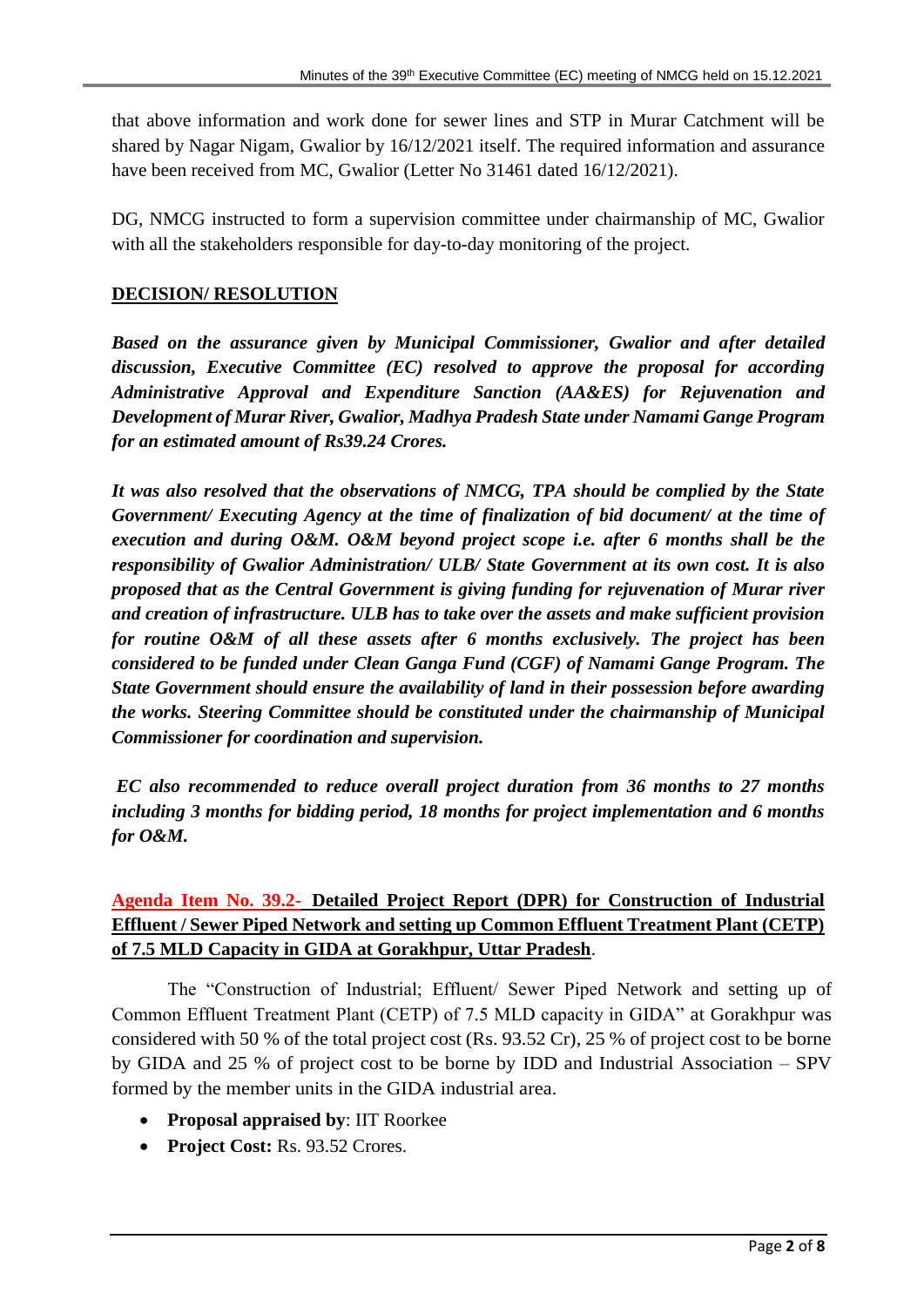- **Financial Effect:** Central share as 50 % of capital cost i.e. Rs. 46.76 crore and 25 % of project cost to be borne by GIDA i.e. 23.38 Crores and 25 % of project cost to be borne by IDD and Industry Association i.e Rs. 23.38 Crores.
- **Project Components:**
	- Closed Collection and Conveyance System
	- $\triangleright$  Main Pumping Station (MPS).
	- Construction of CETP Components: Primary, Secondary and Tertiary
	- $\triangleright$  Sludge Thickening and dewatering system
	- Reuse of Treated water
- **Project Completion Periods:** 24 Months
- **Land requirement:** 11.40 Acres (Already acquired by GIDA)

The proposal was placed before Executive Committee (EC) for according the approval for an estimated cost of project for Rs. 93.52 Crore, out of which NMCG has share of Rs 46.76 crore (@ 50% of capital cost of the project). The balance amount of capital cost (Rs. 46.76 Crore) will be borne by GIDA, IDD and Industrial Association, and 100% Operation and Maintenance will be borne by Industrial Association. This project cost will also include the 6 months of trial run.

## **DECISION/ RESOLUTION**

*After detailed discussion, EC resolved to approve the proposal for according Administrative Approval and Expenditure Sanction (AA&ES) for construction of industrial effluent/ sewer piped network and setting up of CETP of 7.5 MLD capacity in GIDA at Gorakhpur, UP The approval was granted with following conditions:* 

- *a) To form a legally registered SPV by the member units/industrial association.*
- *b) To reuse the treated water by the member units in their process, horticulture and nonpotable purposes.*
- *c) Any upgradation required in future to meet the effluent quality will be GIDA/ Industrial Association responsibility.*
- *d) The effluent collected from the industries will be carried through a close conduit to the CETP.*
- *e) The tendering process should include the qualify-able realistic conditions after market survey for the bidders for the success of the project and is to be completed within 3 months and will be awarded to the competent bidder for construction. GIDA to adhere to the timeline for the award of contract for construction.*
- *f) GIDA to take-up learnings from Jajmau CETP Plant for invitation of competent bidders and framing of related documents which so ever is required.*
- *g) The Pre-bid meeting is to be conducted in a very transparent manner under the chairmanship of CEO GIDA.*
- *h) A meeting is to be scheduled in mid of January 2022 for discussion of tendering/bidding documents for higher participation of competent bidders.*
- *i) A group may be formed for a regular discussion on the status of the project.*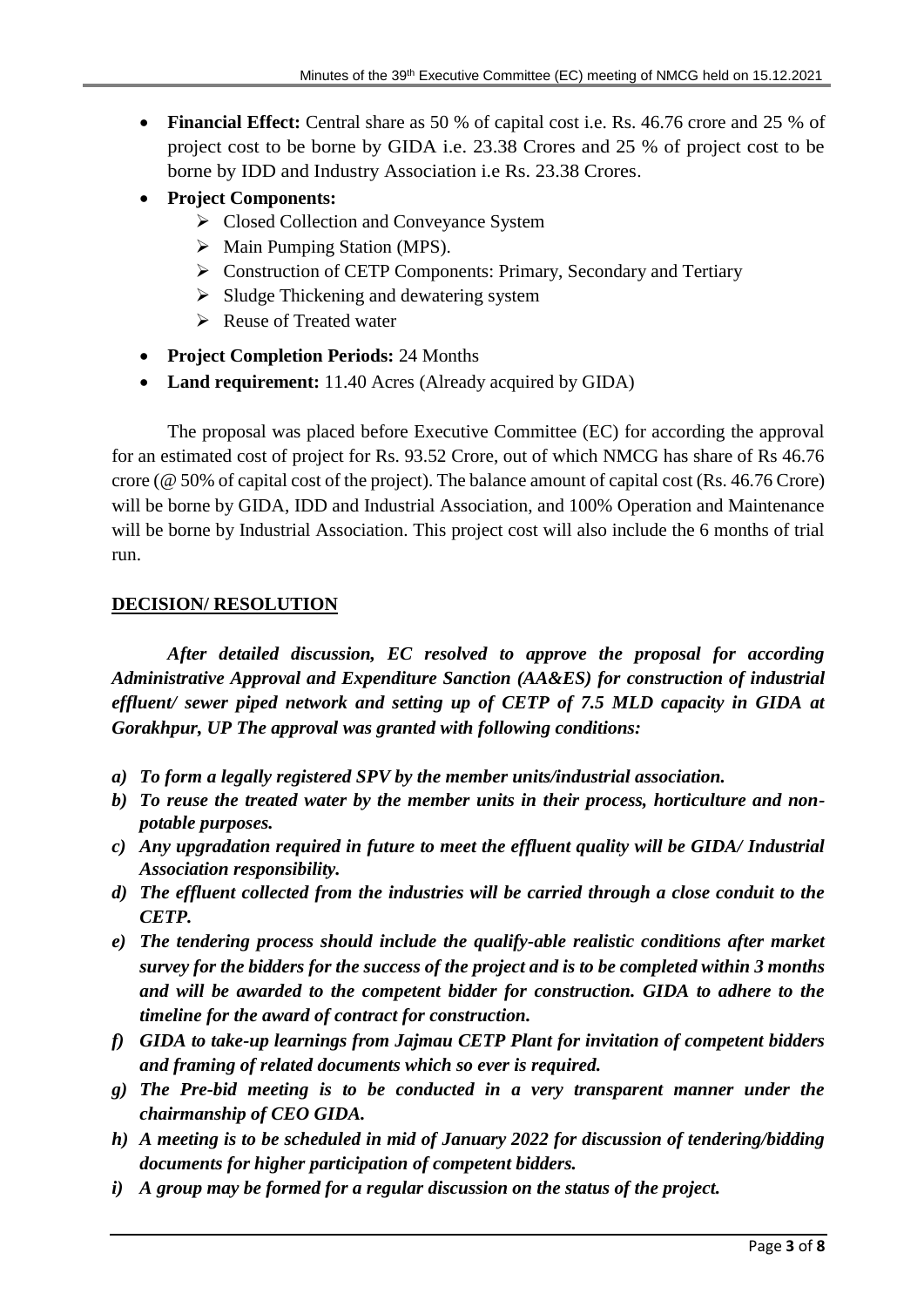*The approved basic cost for approval for construction of industrial effluent/ sewer piped network and setting up of CETP of 7.5 MLD capacity in GIDA at Gorakhpur, UP for an estimated cost of project for Rs. 93.52 Crore, out of which NMCG has share of Rs 46.76 crore (@ 50% of capital cost of the project). The balance amount of capital cost (Rs. 46.76 Crore)* will be borne by GIDA, IDD and Industrial Association, and 100% Operation and *Maintenance will be borne by Industrial Association. It was also resolved that the observations of NMCG and TPA should also be complied by the State Governments/Executing Agency at the time of finalization of Bid documents and at the time of construction of CETP. The project has been considered to be funded under Head NGP components.*

## **Agenda Item No. 39.3- Centre for River Sensitive Cities at the National Institute of Urban Affairs**

**Executing Agency: National Institute of Urban Affairs, Ministry of Housing and Urban Affairs Cost Estimate: Rs. 5,50,00,000/- (Rs. Five Crores, Fifty Lakhs only) Completion time - 36 months**

The proposal for 'Centre for River sensitive Cities' submitted by NIUA is geared towards creating an enabling environment for, and facilitating the implementation of, practices, regulations, and projects that seek harmonize the city-river relationship. It will focus on three core agenda items of managing the River Cities Alliance (RCA), developing Decision Support Systems for Urban River Management and advocacy and capacity building.

The proposal was put up before the Executive Committee. The proposal is an innovative and non-infrastructure project. It builds on the strong momentum and appetite for addressing urban aspects of river management generated by the previous project of "Addressing urban drivers of river health in Ganga River Basin" by NIUA. RCA will empower river cities to mainstream and operationalize river sensitivity in their activities while the Centre will ensure that this momentum is sustained and scaled up, so that the agenda for river-sensitive development in India remains significant. NIUA being a premier institute in this sector and an autonomous body under MoHUA, the proposal has been accepted by NMCG.

### **DECISION/ RESOLUTION**

*Executive Committee approved the establishment of the Centre to achieve the objectives of river sensitive development, including supervision by Monitoring and Advisory Committees to review progress of project. It was decided to restrict the overall cost of the project from the proposed Rs.5,99,50,000/- to Rs.5,50,00,000/- and hence the sanction cost of the project would be Rs.5,50,00,000/-. NIUA was further asked to ensure no overlaps in deliverables of components 'Develop Decision Support Systems for Urban River Management' and 'Advocacy and Capacity Building'. The Centre for River Sensitive Cities has sought partial funding from NMCG. The Centre will leverage on the strength of its partners and source additional funding while economizing its resources. National Institute of Urban Affairs will ensure compliance with the observations of NMCG through the Project Monitoring and*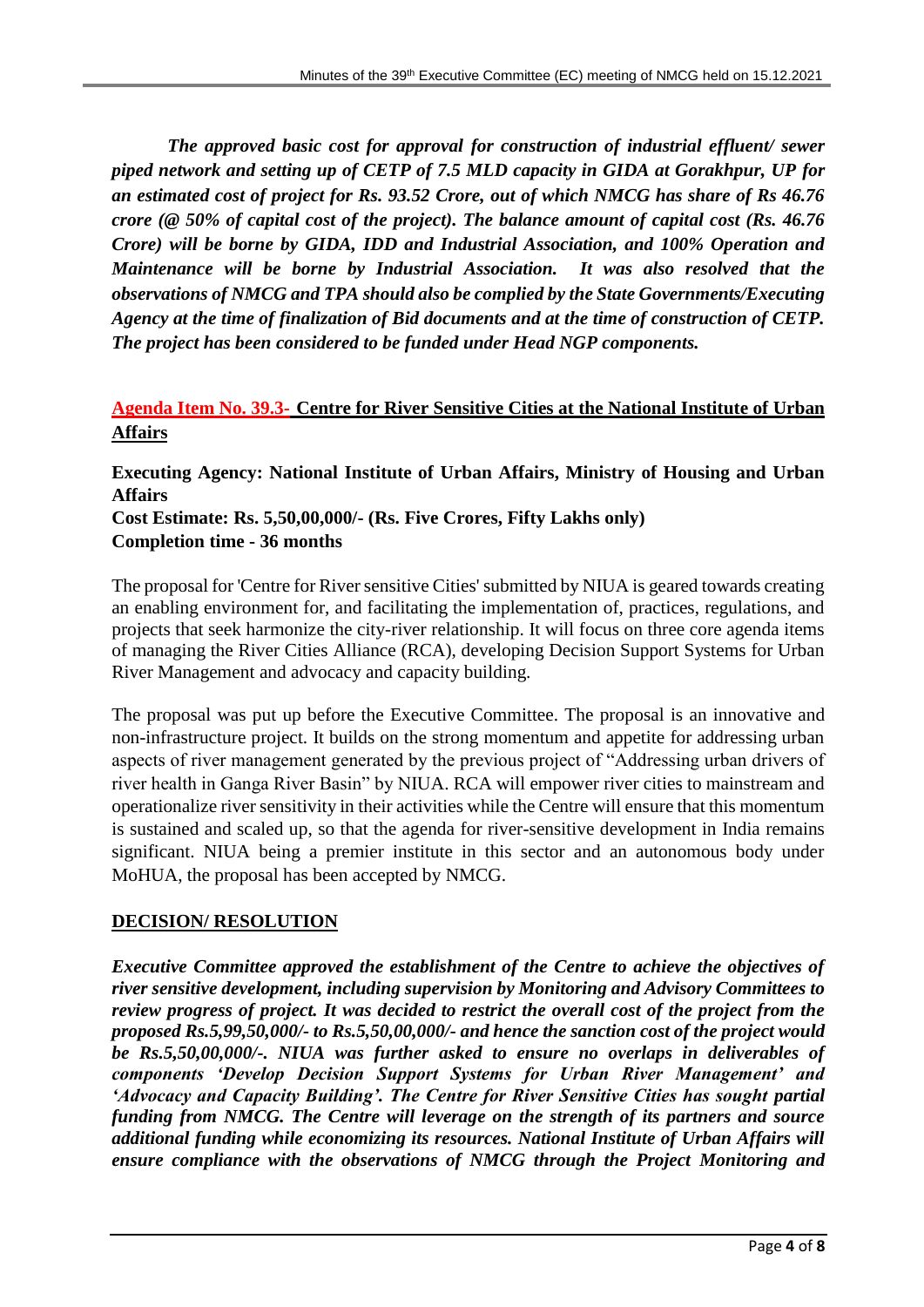*Advisory Committees. The expenditure may be debited to NGP – Research & Development sub-head of Namami Gange Programme.*

### **Agenda Item No. 39.4- Towards a Policy for Riverine Islands in the Ganga River by INTACH**

# **Executing Agency: INTACH, New Delhi Cost Estimate: Rs. 58,41,000/- (Rs. Fifty-Eight lakhs Forty-one thousand only) Completion time - 16 months**

The proposal for 'Towards a policy for Riverine Islands in the Ganga River' submitted by INTACH is to undertake a study towards developing a policy for Riverine Islands in the Ganga River. The proposal comprises of three main components viz., literature survey, field survey and development of maps and management plan through stakeholders' consultation meeting with an overall project budget of Rs. 58,41,000/- (inclusive of 18% GST).

The proposal was put up before the Executive Committee. The proposal strongly indicates the importance of the islands in the riverine ecosystem. It takes emphasis from NMCG-INTACH's project on study of Cultural Mapping of the Ganga River, wherein riverine islands where flagged as an area of concern. The ongoing survey of natural heritage along the Ganga under the 'Documentation of Cultural Mapping of river Ganga from Gaumukh to Gangasagar' by INTACH has shown that several islands are present in the river but their ownership/jurisdiction, legal status, usufruct rights, permissible activities are a grey area enabling sub-optimal and environmentally retrograde usages such as growth of shanties and slums, deforestation, land clearing for agriculture, chemical inputs in farming, reduction of biodiversity habitats and wildlife refuges. The rationale for the present study was, therefore, accepted by NMCG and was indicated as an area with significant potential. INTACH being a premier institute in this sector and already conducting the Natural heritage study of River Ganga, the proposal has been accepted by NMCG.

### **DECISION/ RESOLUTION**

*Executive Committee approved the proposal to develop a policy for Riverine Islands in the Ganga River at a sanctioned cost of Rs.58,41,000/- (inclusive of GST). The project duration shall be 16 months, which shall be strictly adhered to. It was suggested that the role of riverine islands in climate change resilience should also be recorded. The riverine islands of Godavari may also be considered in the present study. Timely submission of the quarterly progress reports and UCs should be maintained to evaluate the progress of the project. It was brought out that the rates quoted in the proposal were consistent with the Ganga Cultural Mapping project sanctioned by NMCG in 2018. INTACH, New Delhi will ensure compliance with the observations of NMCG. The expenditure may be debited to NGP – Research & Development sub-head of Namami Gange programme.*

## **Agenda Item No. 39.5 (Table Agenda) - Development of Ghats at Sharda Canal, Block Khatima, Distt. Udham Singh Nagar, Uttarakhand**

- DPR appraised by IIT-Roorkee
- Project Cost- **Rs. 3.63 Crores** (including 6 months O&M)
- New Ghat Construction- 2 no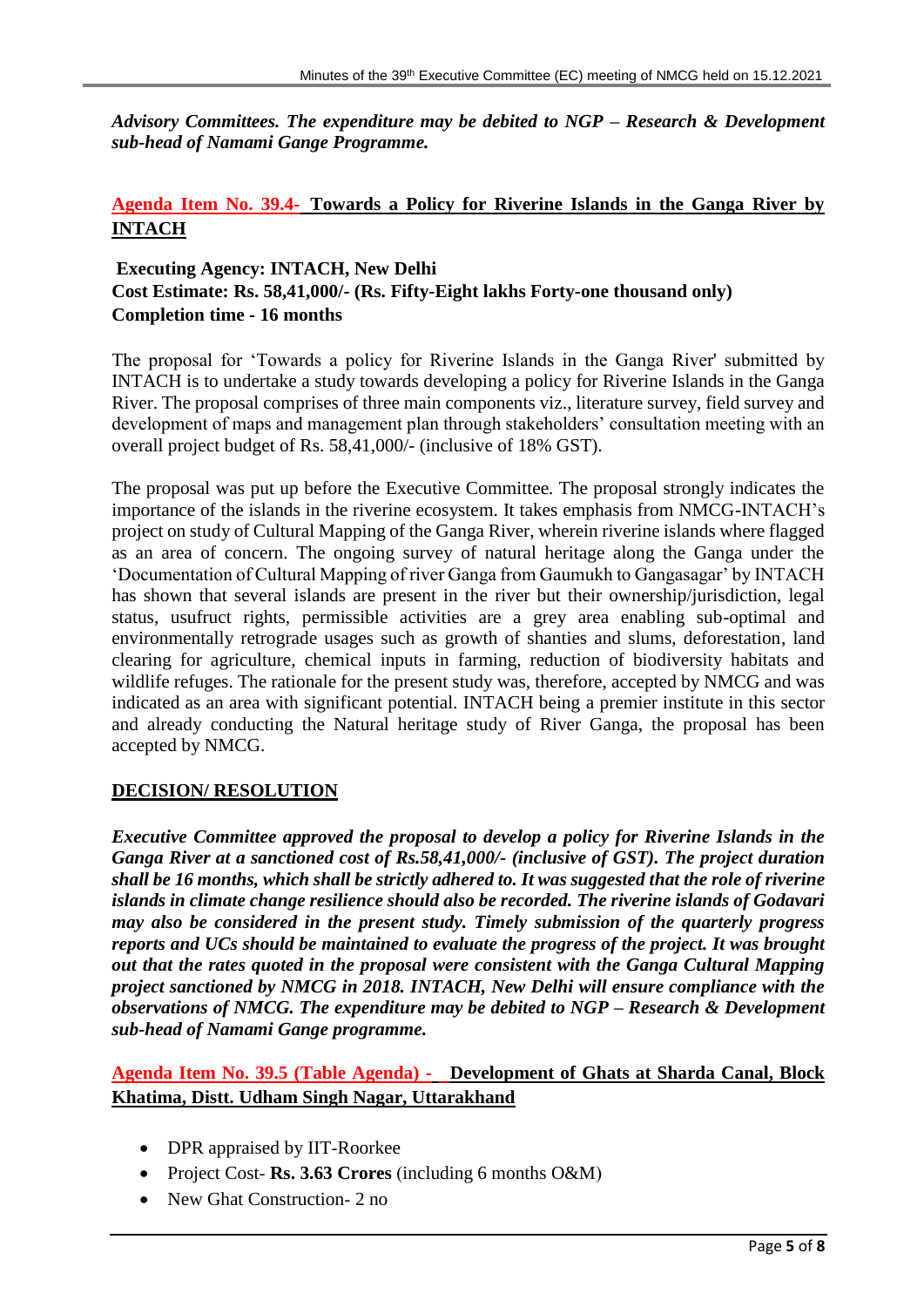- Completion time- 15 months
- Financial Effect- 100% central funding under NGP head of NMCG
- Executing Agency- Uttarakhand Irrigation Department
- Land to be provided by State Government

#### **DECISION/ RESOLUTION**

*Based upon the discussions on the above, the proposal was recommended by Executive Committee of NMCG for according of administrative approval/expenditure sanction (AA&ES) by the competent authorities at an estimated cost of Rs 3.63 Cr.* **(including 6 months O&M)** *along with the compliance with the observations of NMCG and TPA that would be ensured by the Uttarakhand State Irrigation Department & State Govt. at the time of finalization of Bid Document with the following conditions:*

- *(i) Construction of two Ghats of size 40m x 23.7m with following structures on each ghats- viewing deck (4nos), Chatris, entry gate, green area (290sqm), railing (215m), stainless steel benches (10nos),trash bins (6 nos) and heritage poles (13 nos).*
- *(ii) O & M for High Mast Lighting need to be maintained by the ULB.*
- *(iii) Suitable plantation and landscaping work should be undertaken on the ghats and surrounding areas.*
- *(iv) Proper signage mentioning depth and danger levels, exit plan, washrooms etc. need to be included in every Ghat. NMCG logo and name to be inscribed at strategic locations.*
- *(i) O&M during 6 months' will be included in the sanctioned project scope.*
- *(v) Post completion of O&M period by executing agency, ULB should engage revenue generation mechanism in place for sustaining the O&M activities.*
- *(vi) Issues pertaining to land, consultations with local authorities and observations from the State need to be addressed & resolved before tendering with necessary evidence of such consultations.*
- *(vii) Safety of pilgrims who will use the proposed ghats for bathing to be ensured with inclusion of safety chain and a warning mark indicating the depth of river beyond the safe bathing point. A handicap access to be proposed along with railing at the bathing ghat.*
- *(viii) Before issuance of Tender drawings, approval from NMCG should be taken. NMCG should revert back its observation within 10 days of receipt of the drawings else submitted drawings shall be deemed approved. Regional architectural context of the site and adjacent temple to be maintained while designing the Ghat.*
- *(ix) Executing Agency shall obtain NMCG approval before making any changes in the sanctioned scope.*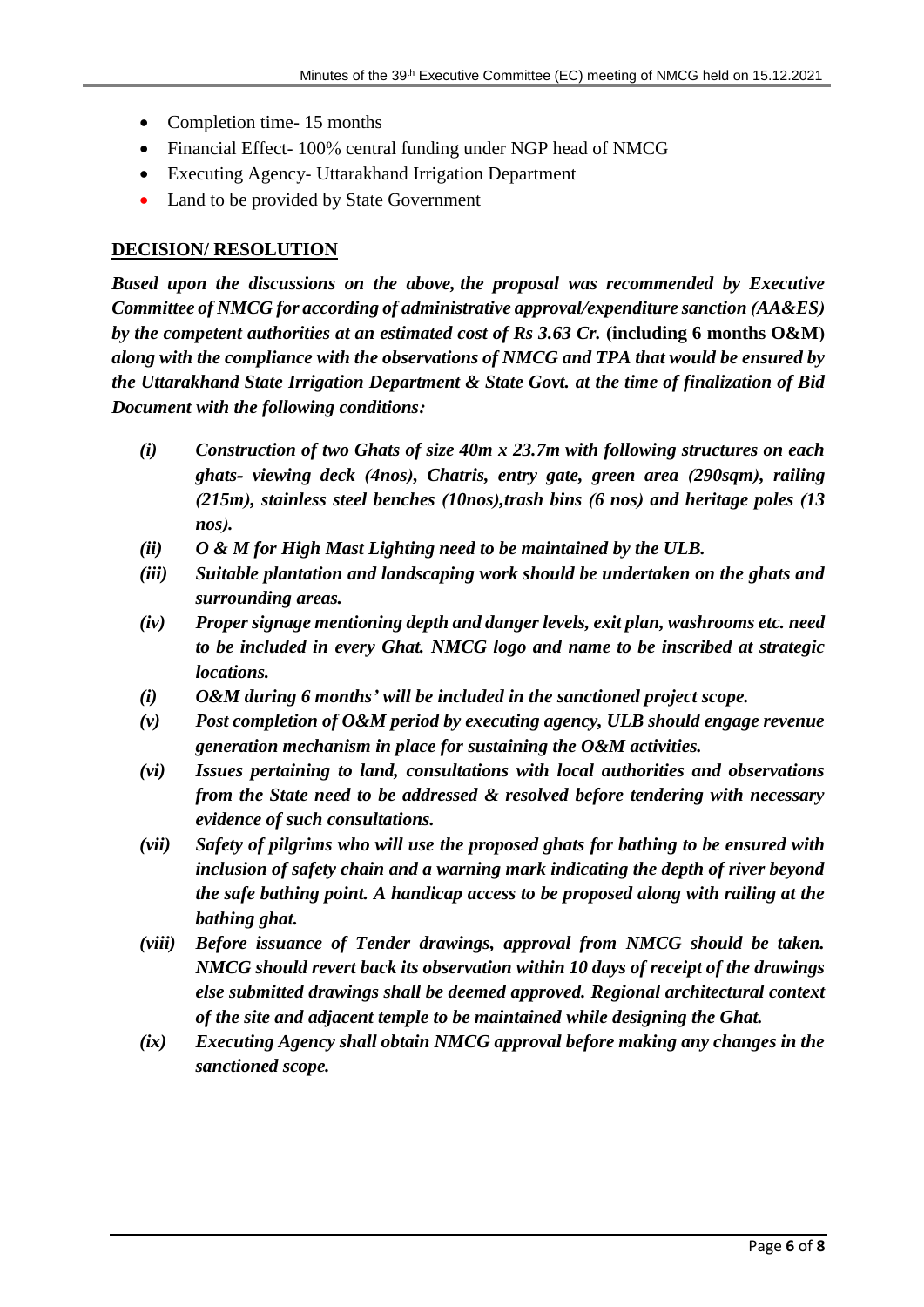## **Agenda Item No. 39.6 (Table Agenda) - Development of Ganga River Front at Manihari, Katihar, Bihar**

- DPR appraised by National Institute of Technology, Patna (NIT-Patna)
- DPR Cost Appraised by TPA- Rs 36.06 Cr
- Project Cost Placed in EC- **Rs. 16.10 Crores** (including 6 months O&M)
- New Ghat Construction- 2 no. (100 m each)
- Completion time- 24 months
- Financial Effect- 100% Central Funding from NGP head of NMCG
- Land to be provided/ procured by State Government

#### **DECISION/ RESOLUTION**

*Based upon the discussions on the above, the proposal was given in principle approval by the Executive Committee of NMCG for a cost of Rs. 12 Cr.*

- *(i) EC observed that the Ghat size proposed is quite large and needs to be optimized in terms of economic and environmental consideration.*
- *(ii) 2 number bathing ghats of 60 mts each and 2 nos of cremation facility (IWC) shall be finalized.*
- *(iii) The approval of the project is subject to the submission of NOC/ availability of land by BUIDCO.*

### **General Discussion**

During the meeting, a project for the development of crematorium at Rajpur in Vrindavan was also discussed which has been requested for construction by the residents of that area. EC was informed that in June 2016 EIL had submitted a DPR for the Development of 2 Ghats and 3 Crematorium which had proposed construction of crematorium at Rajpur at an estimated cost of Rs 5.70 Cr. In the EC meeting in principle approval was given to the proposal for 2 numbers of cremation facility, prayer room etc. for a cost of Rs 3.0 Cr.

## **Agenda Item No. 39.7 (Table Agenda) - "Ghat Cleaning Project in Rishikesh, Uttarakhand" under Namami Gange Program.**

- Project Cost: **₹ 366.59 Lakh**
- Financial Effect: **70% Central Sector: 30% State Sector**.
- Project Components:
	- Cleaning of Chandreshwar Ghat, Chandreshwar River & Brigade area, Nav Ghat/ Swami Ramanand Ashram, Triveni Ghat parking, 72 Sidhi Ghat, Sai Ghat, Adhetanand Ghat, Astha Aptha & Ganga Sangrahalya through manual and mechanized equipment's such as scrubber, jetting machines, dustbins, mobile vans etc., disposal of waste from Nallas adjoining the ghats, collection of waste & sweeping along the bank, installation of adequate dustbins, installation of sign boards for 3 years, IEC activities.